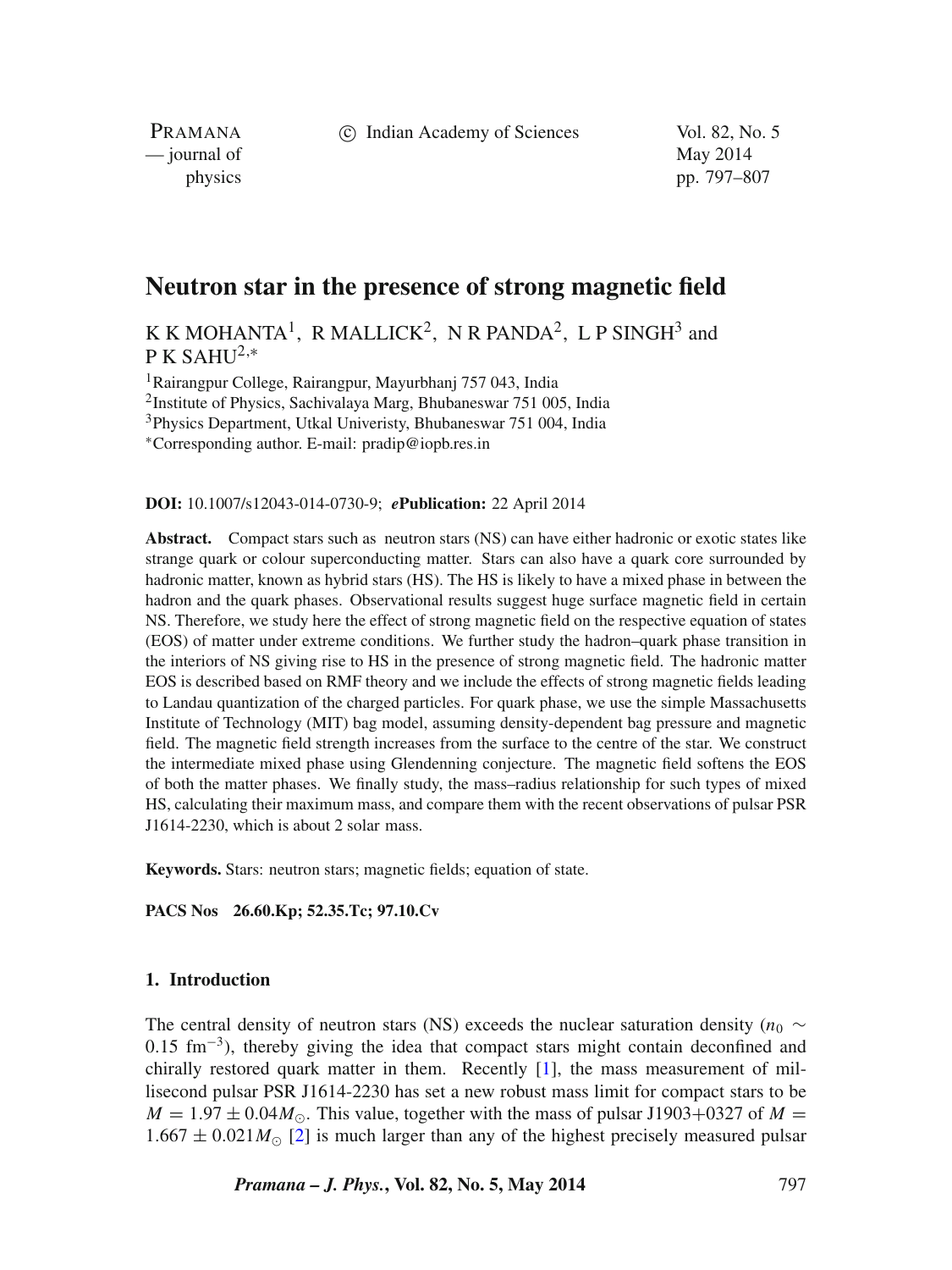# *K K Mohanta et al*

mass. These measurements have for the first time set a very strong limit on parameters of the equation of states (EOS), which describe matter under extreme conditions [\[3,](#page-9-2)[4\]](#page-9-3).

Broadly, there can be two classes of compact stars with quark matter. The first is the so-called (strange) quark stars (SS) of absolutely stable strange quark matter. The second is the so-called hybrid stars (HS). Along with the hadronic matter HSs have quark matter in their interior either in the form of a pure strange quark matter core or colour superconducting matter. Between the quark and the hadronic phases a quark–hadron mixed phase exists. The size of the core depends on the critical density for the quark–hadron phase transition and the EOS describing the matter phases.

The presence of magnetic field in compact stars has an important role in astrophysics. New observations suggest that in some pulsars the surface magnetic field can be as high as  $10^{14}$ - $10^{15}$  G. Also the observed giant flares, SGR 0526-66, SGR 1900+14 and SGR 1806-20 [\[5\]](#page-9-4), are the manifestations of strong surface magnetic field in those stars. Such stars are separately assigned as magnetars. If we assume flux conservation from a progenitor star, we can expect the central magnetic field of such stars as high as  $10^{17}$ – $10^{18}$  G. These strong fields are bound to affect the NS properties. It can modify either the metric describing the star  $[6,7]$  $[6,7]$  or the EOS of matter of the star. The effect of strong magnetic field, for both nuclear matter  $[8-12]$  $[8-12]$  and quark matter  $[13-15]$  $[13-15]$ , has been studied earlier in detail.

We study the hadron–quark phase transition within a compact star with a mixed phase region in between the quark core and nuclear outer region. This paper is organized as follows. In [§2,](#page-1-0) we discuss the relativistic nuclear EOS and the effect of Landau quantization due to magnetic field on the charged particles. In [§3,](#page-2-0) we employ the simple MIT bag model for the quark matter EOS and the effect of magnetic field on the quarks (also due to Landau quantization). In  $\S 4$ , we develop the mixed phase region by Glendenning construction. We show results in  $\S5$  for the density-dependent bag constant and varying magnetic field for the mixed HS. Finally, we summarize our results and draw some conclusions in [§6.](#page-8-0)

# <span id="page-1-0"></span>**2. Magnetic field in hadronic phase**

The EOS at normal nuclear density includes hadron degrees of freedom. To describe the hadronic phase, we use a non-linear version of the relativistic mean field (RMF) model with hyperons (TM1 parametrization) which is widely used to construct EOS for NS. In this model, the baryons interact with mean meson fields [\[16–](#page-9-11)[21\]](#page-10-0).

For the beta equilibrated matter, the condition is

$$
\mu_i = b_i \mu_B + q_i \mu_e,\tag{1}
$$

where  $b_i$  and  $q_i$  are respectively the baryon number and charge (in terms of electron charge) of species *i*.  $\mu_B$  is the baryon chemical potential and  $\mu_e$  is the electron chemical potential. For charge neutrality, the condition is

$$
\rho_{\rm c} = \sum_{i} q_i n_i,\tag{2}
$$

where  $n_i$  is the number density of species *i*.

798 *Pramana – J. Phys.***, Vol. 82, No. 5, May 2014**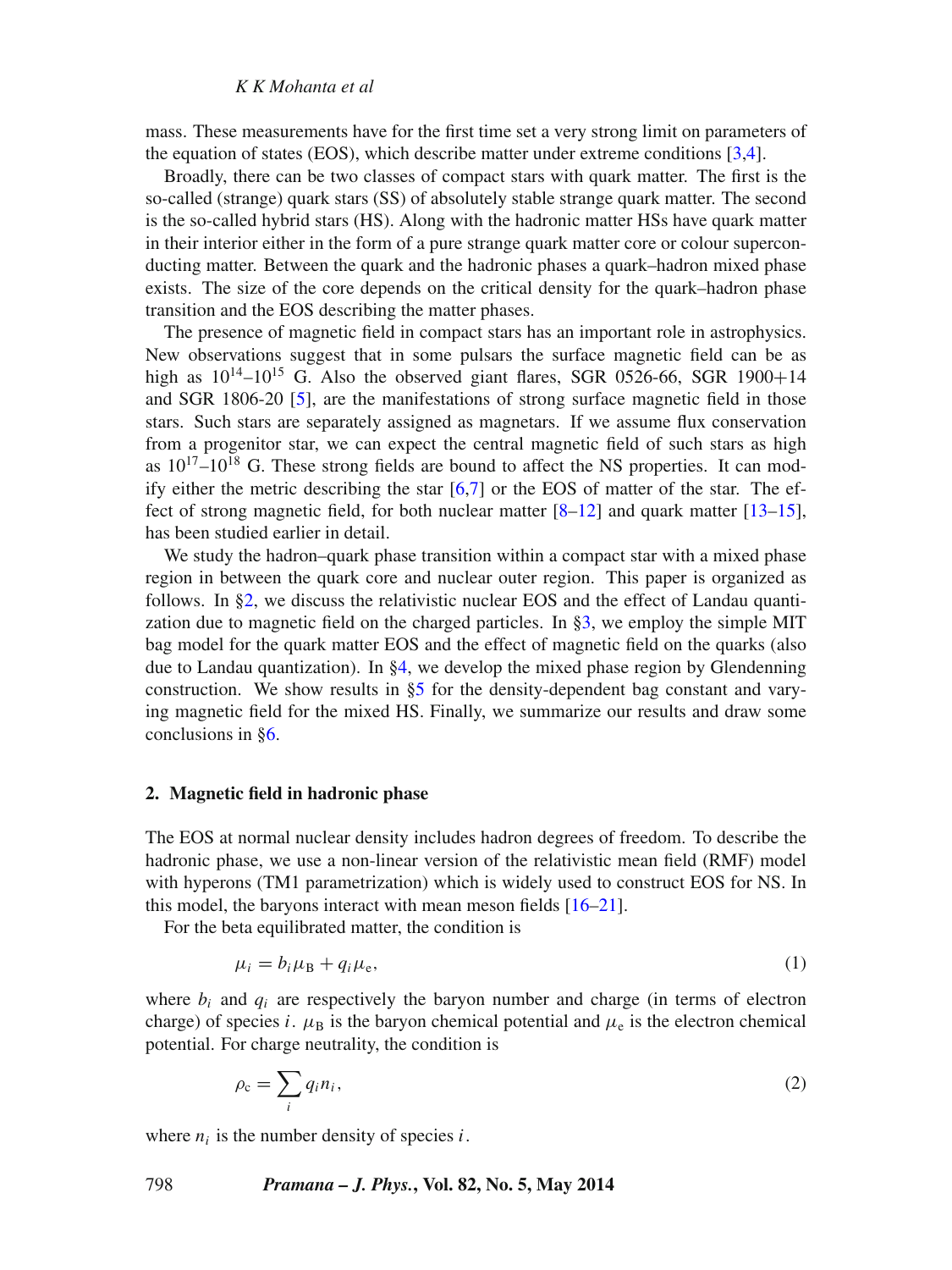# *Neutron star in the presence of strong magnetic field*

For magnetic field we choose the gauge to be  $A^{\mu} \equiv (0, -\gamma B, 0, 0)$ , where *B* is the magnitude of the magnetic field. For this particular gauge choice we can write  $\vec{B}$  =  $B\hat{z}$ . Due to the magnetic field, the motion of the charged particles is Landau quantized in perpendicular direction to the magnetic field. The momentum of the  $x-y$  plane is quantized and hence, the energy of the *n*th Landau level is [\[22\]](#page-10-1)

$$
E_i = \sqrt{p_i^2 + m_i^2 + |q_i| B(2n + s + 1)},
$$
\n(3)

where  $n=0, 1, 2, \dots$ , being the principal quantum numbers for allowed Landau levels,  $s =$  $\pm 1$  refers to spin up (+) and down (−) and  $p_i$  is the component of particle (species *i*) momentum along the field direction. Setting  $2n + s + 1 = 2v$ , where  $v = 0, 1, 2...$ , we can rewrite the single particle energy eigenvalue in the following form:

$$
E_i = \sqrt{p_i^2 + m_i^2 + 2v|q_i|B} = \sqrt{p_i^2 + \tilde{m}_{i,v}^2},\tag{4}
$$

where the  $v = 0$  state is singly degenerate. It should be remembered that for baryons the mass is *m*<sup>∗</sup> b.

The total energy density of the system can be written as [\[21\]](#page-10-0)

$$
\varepsilon = \frac{1}{2} m_{\omega}^{2} \omega_{0}^{2} + \frac{1}{2} m_{\rho}^{2} \rho_{0}^{2} + \frac{1}{2} m_{\sigma}^{2} \sigma^{2} + \frac{1}{2} m_{\sigma^{*}}^{2} \sigma^{*2} + \frac{1}{2} m_{\phi}^{2} \phi_{0}^{2} + \frac{3}{4} d \omega_{0}^{4} + U(\sigma) + \sum_{b} \varepsilon_{b} + \sum_{l} \varepsilon_{l} + \frac{B^{2}}{8\pi^{2}},
$$
\n(5)

where the last term is the contribution from the magnetic field. The general expression for the pressure is given by

$$
P = \sum_{i} \mu_i n_i - \varepsilon. \tag{6}
$$

# <span id="page-2-0"></span>**3. Magnetic field in quark phase**

Considering the simple MIT bag model for quark matter in the presence of magnetic field, we assume that the quarks are non-interacting. The current masses of *u* and *d* quarks are extremely small, e.g., 5 and 10 MeV, respectively, whereas, for *s*-quark the current quark mass is taken to be 150 MeV.

The thermodynamic potential in the presence of strong magnetic field  $B(>B<sup>(c)</sup>)$ , the critical value) is given by [\[23\]](#page-10-2)

$$
\Omega_i = -\frac{g_i|q_i|BT}{4\pi^2} \int dE_i \sum_v \frac{dp_i}{dE_i} \ln[1 + \exp(\mu_i - E_i)/T]. \tag{7}
$$

For zero temperature, the Fermi distribution is approximated by a step function and by interchanging the order of the summation over *v* and integration over *E*,

$$
\Omega_i = -\frac{2g_i|q_i|B}{4\pi^2} \sum_{v} \int_{\sqrt{m_i^2 + 2v|q_i|B}}^{\mu} dE_i \sqrt{E_i^2 - m_i^2 - 2v|q_i|B}.
$$
 (8)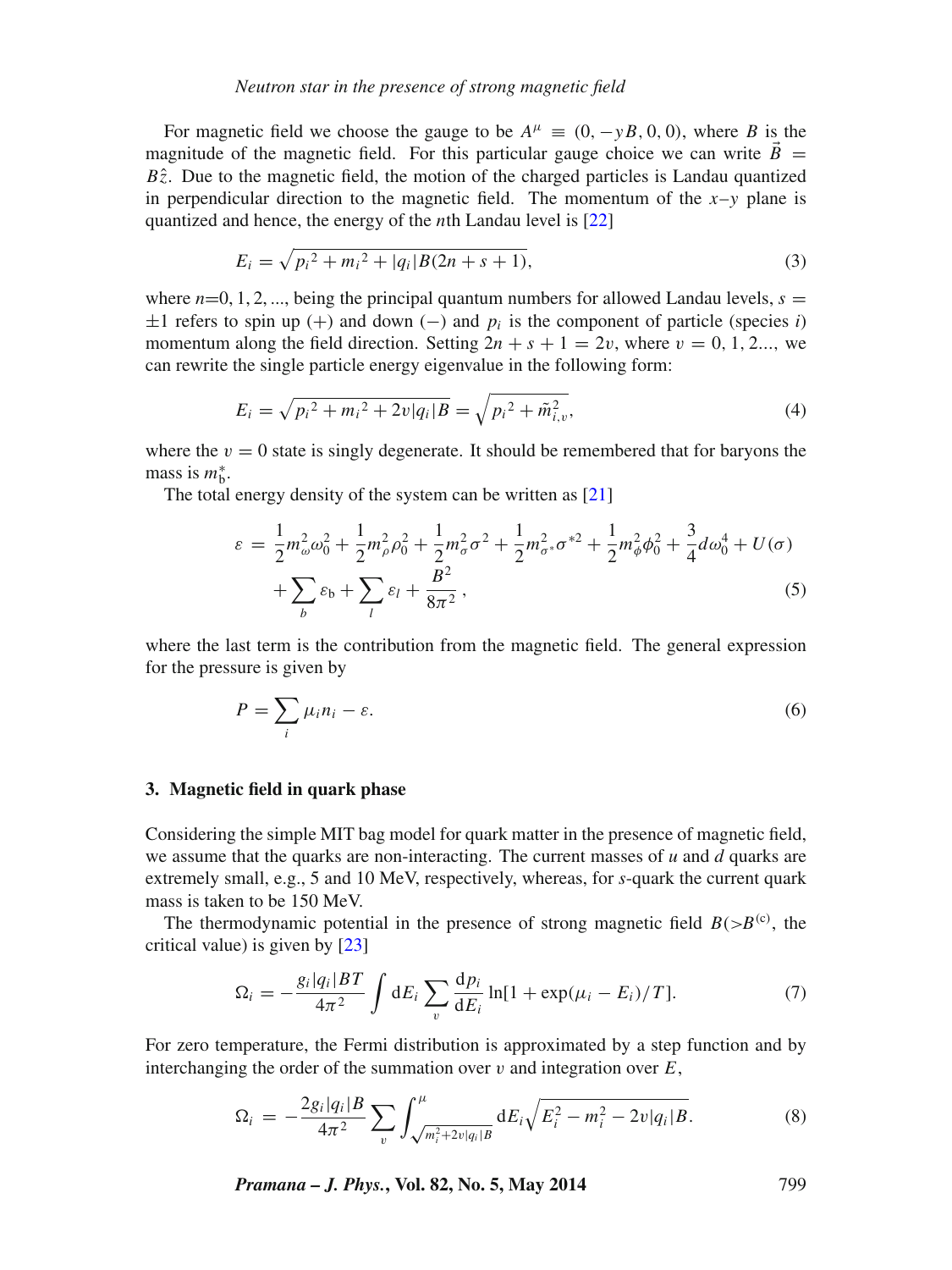The total energy density and pressure of the strange quark matter are given by [\[21\]](#page-10-0)

$$
\varepsilon = \sum_{i} \Omega_{i} + B_{G} + \sum_{i} n_{i} \mu_{i}
$$
  

$$
p = -\sum_{i} \Omega_{i} - B_{G},
$$
 (9)

where  $B<sub>G</sub>$  is the bag constant.

## <span id="page-3-0"></span>**4. Phase transition and mixed phase**

With the above given hadronic and quark EOS, we can perform the Glendenning construction [\[24\]](#page-10-3) for the mixed phase, which determines the range of baryon density where both phases coexist. We have considered both the hadron and quark phases to be separately charged, however, the total charge neutrality is preserved in the mixed phase. Thus, the matter can be treated as a two-component system, and can be parametrized by two chemical potentials, usually the pair  $(\mu_e, \mu_n)$ , i.e., electron and baryon chemical potentials. To maintain mechanical equilibrium, the pressure of the two phases is equal. Satisfying the chemical and beta equilibrium, the chemical potentials of different species are connected to each other. The Gibbs condition for mechanical and chemical equilibrium at zero temperature between both phases is given by

$$
P_{\rm HP}(\mu_e, \mu_n) = P_{\rm QP}(\mu_e, \mu_n) = P_{\rm MP}.\tag{10}
$$

This equation gives the chemical equilibrium potentials of the mixed phase corresponding to the intersection of the two phases. At lower densities below the mixed phase, the system is in the charge neutral hadronic phase, and for higher densities above the mixed phase the system is in the charge neutral quark phase. As the two surfaces intersect, one can calculate the charge densities  $\rho_c^{\text{HP}}$  and  $\rho_c^{\text{QP}}$  separately in the mixed phase. If  $\chi$  is the volume fraction occupied by quark matter in the mixed phase, we have

$$
\chi \rho_c^{\rm QP} + (1 - \chi) \rho_c^{\rm HP} = 0. \tag{11}
$$

Therefore, the energy density  $\epsilon_{MP}$  and the baryon density  $n_{MP}$  of the mixed phase can be obtained as

$$
\epsilon_{\rm MP} = \chi \epsilon_{\rm QP} + (1 - \chi) \epsilon_{\rm HP},\tag{12}
$$

$$
n_{\rm MP} = \chi n_{\rm QP} + (1 - \chi)n_{\rm HP}.\tag{13}
$$

#### <span id="page-3-1"></span>**5. Results**

The introduction of the magnetic field changes the EOS of the matter. The single-particle energy is now Landau quantized, and therefore it changes all the other thermodynamic variables of the EOS, namely, the number density, pressure and the energy density.

We parametrized the bag constant in such a way that it attains a value  $B_{\infty}$ , asymptotically at very high densities. The experimental range of  $B_{\infty}$  is given in Burgio *et al* [\[25\]](#page-10-4),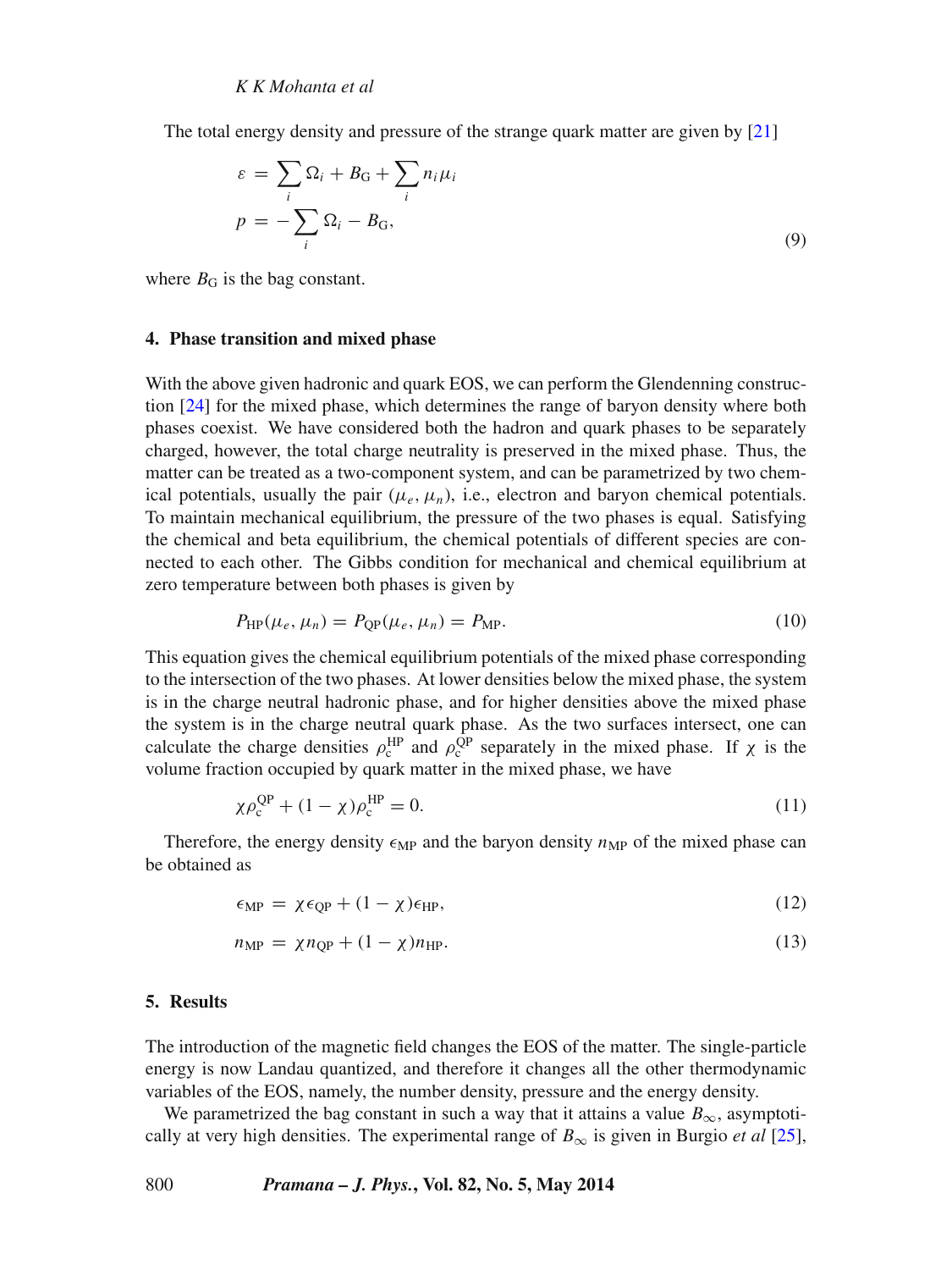and from which we choose the value  $B_{\infty} = 130$  MeV. With these assumptions, we then construct a Gaussian-type parametrization given as [\[25\]](#page-10-4)

$$
B_{\rm G}(n_{\rm b}) = B_{\infty} + (B_{\rm g} - B_{\infty}) \exp\left[-\beta \left(\frac{n_{\rm b}}{n_0}\right)^2\right].
$$
 (14)

The value  $B_{\infty}$  is the lowest attained at asymptotic high density in quark matter, and is fixed at 130 MeV. The quoted value of bag pressure is at the nuclear and mixed phase intersection point denoted by  $B_g$  in the equation. The value of  $B_G$  decreases with increase in density and attains  $B_{\infty} = 130$  MeV asymptotically. The rate of decrease of the bag pressure is governed by parameter *β*.

We assume that the parametrization of the magnetic field strength depends on the baryon number density. Therefore, we assume a simple density dependent as given by [\[9\]](#page-9-12)

$$
B(n_b/n_0) = B_s + B_0 \{1 - e^{-\alpha(n_b/n_0)^{\gamma}}\},
$$
\n(15)

where  $\alpha$  and  $\gamma$  are two parameters determining the magnetic field profile with given  $B_s$ and  $B_0$ , and  $n<sub>b</sub>$  is the baryon number density. The value of *B* mainly depends on  $B_0$ , and is quite independent of  $B_s$ . Therefore, we vary the field at the centre, whereas surface field strength is taken to be  $B_s = 10^{14}$  G. We keep  $\gamma$  fixed at 2, and vary  $\alpha$  to have the field variation. In the above parametrization, the magnetic field strength depends on the baryon number density. However, at each density the field is uniform and constant.

In figure [1](#page-4-0) we have plotted pressure against energy density for a density-dependent bag pressure of 170 MeV only for  $\alpha = 0.01$ . With such *α* value, the asymptotic  $B_0 = 10^{18}$ G gives a field strength of  $6 \times 10^{17}$  G at  $10n_0$  baryon density. For  $B_0 = 2 \times 10^{18}$  G the field strength is  $1.21 \times 10^{18}$  G at the same  $10n_0$  baryon density. As the variation ( $\alpha$ ) becomes stiffer, the EOS curve becomes softer. This is seen clearly in figure [2.](#page-5-0)

We find that for such varying bag constant and magnetic field, the change in the curves from the non-magnetic case is maximum. There is considerable change in the stiffness of the curves and also change in the mixed phase region. Towards the centre, the magnetic

<span id="page-4-0"></span>

**Figure 1.** Pressure vs. energy density plot for a density-dependent bag pressure of 170 MeV, without magnetic field and with two different magnetic fields, having  $\alpha = 0.01$ .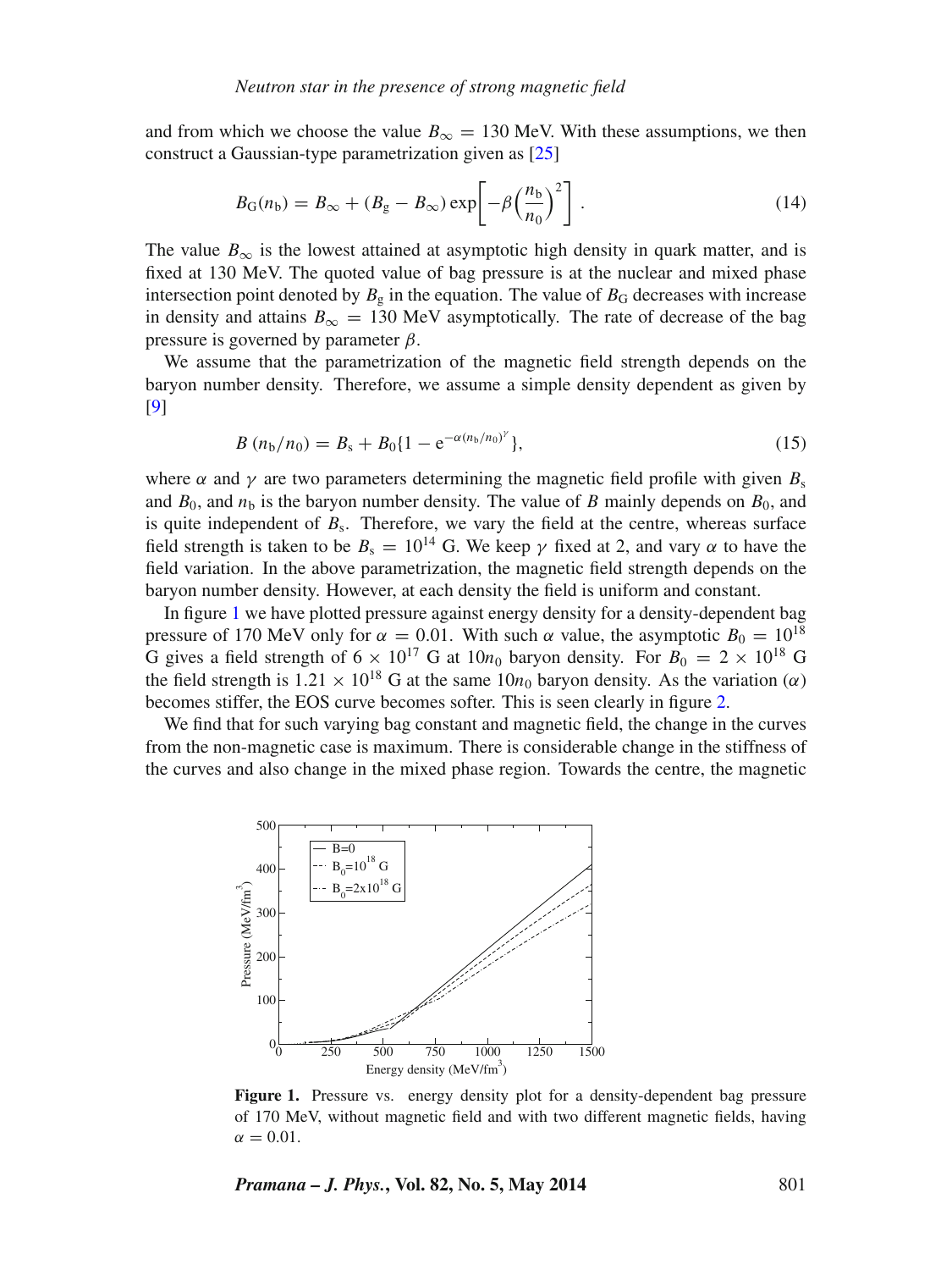<span id="page-5-0"></span>

**Figure 2.** Pressure vs. energy density plot for a density-dependent bag pressure of 170 MeV, without magnetic field and with same magnetic field but different  $\alpha$  values.

field increases whereas the bag pressure decreases. On the one hand, the low bag pressure makes the curve stiffer and on the other hand large magnetic field strength makes the curve softer. The low bag constant makes the mixed phase region to shrink, and the larger magnetic field tries to expand the mixed phase region. The effect of bag pressure is greater than the magnetic field and therefore, the mixed phase is smaller than the constant bag pressure case. On the low density side, the effect of magnetic field is insignificant. Therefore, the phase boundary between the nuclear and mixed phases is not much affected.

For a varying bag constant we can have a significant mixed phase region with  $B_g = 160$ MeV (figure [3\)](#page-5-1). The curve with 160 MeV bag pressure is stiffer than other curves. This is because the bag pressure of  $B<sub>g</sub> = 160$  MeV is lower than other higher bag pressure. Therefore, the effective matter pressure for this curve is higher than any other curve, which is reflected in the stiffness of the curve. For 160 MeV bag constants, the mixed phase region starts at 0*.*15 fm−<sup>3</sup> density and ends at 0*.*38 fm−<sup>3</sup> .

<span id="page-5-1"></span>

**Figure 3.** Pressure vs. energy density plot with two different density-dependent bag pressures 160, 170 MeV. We have also plotted the magnetic field-induced (field strength  $B_0 = 2 \times 10^{18}$  G) EOS curve for 160MeV bag pressure having  $\alpha = 0.01$ .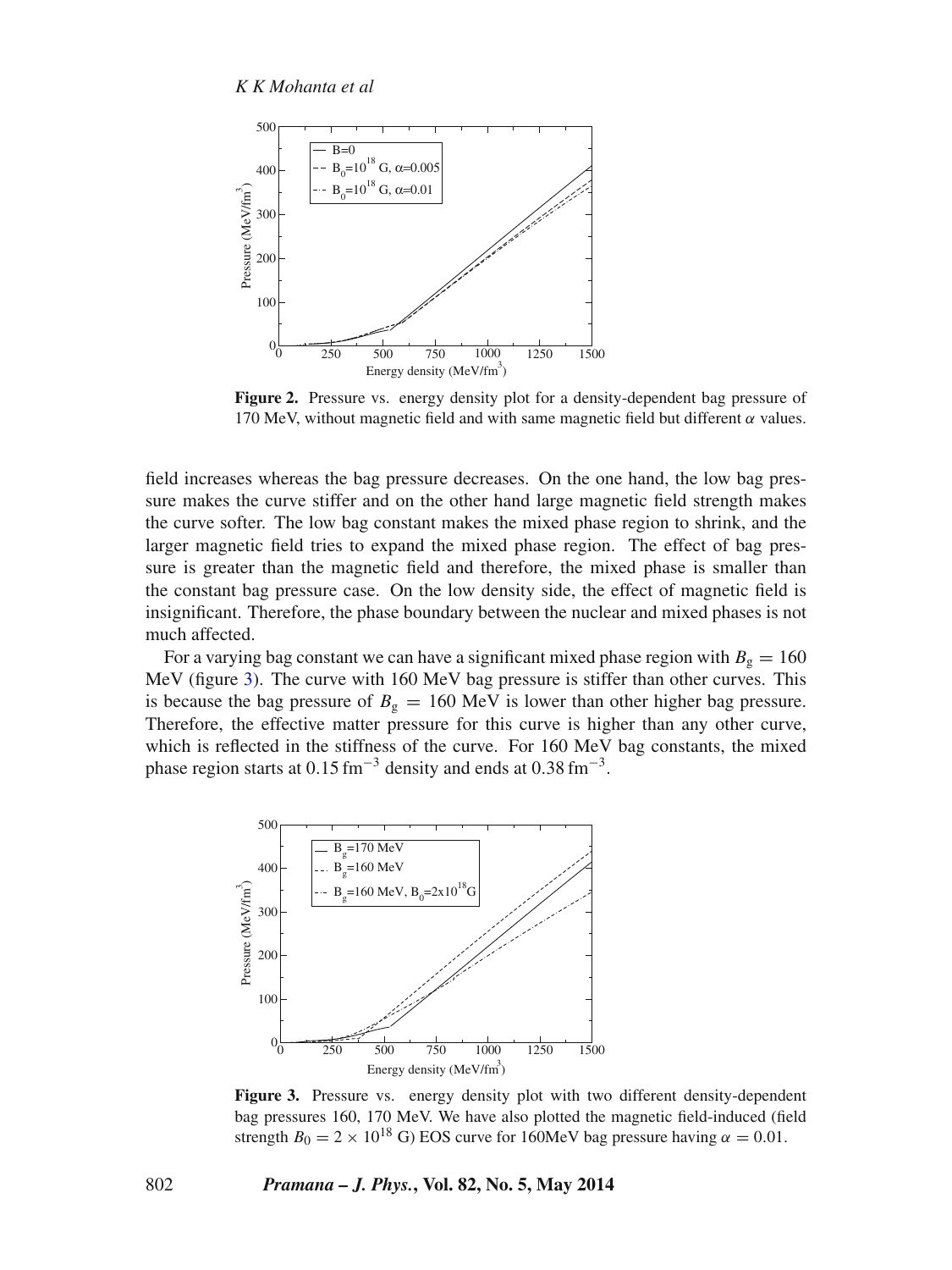# *Neutron star in the presence of strong magnetic field*

Assuming the star to be non-rotating and is spherically symmetric, the distribution of mass is in hydrostatic equilibrium. The equilibrium configuration solutions are obtained by solving the Tolman–Oppenheimer–Volkoff (TOV) equations  $[26]$  for the pressure  $P(\epsilon)$ and the enclosed mass *m*,

$$
\frac{dP(r)}{dr} = -\frac{Gm(r)\epsilon(r)}{r^2} \frac{\left[1 + P(r)/\epsilon(r)\right] \left[1 + 4\pi r^3 P(r)/m(r)\right]}{1 - 2Gm(r)/r},\qquad(16)
$$

$$
\frac{\mathrm{d}m(r)}{\mathrm{d}r} = 4\pi r^2 \epsilon(r) , \qquad (17)
$$

where *G* is the gravitational constant. Starting with a central energy density  $\epsilon(r = 0) \equiv$  $\epsilon_c$ , we integrate until the pressure on the surface equals the one corresponding to the density of iron. This gives the stellar radius *R* and the total gravitational mass

$$
M_{\rm G} \equiv m(R) = 4\pi \int_0^R dr \, r^2 \epsilon(r) \,. \tag{18}
$$

For the description of the NS crust, we have added the hadronic EOS with the ones by Negele and Vautherin [\[27\]](#page-10-6) in the medium-density regime, and the one by Feynman–Metropolis–Teller [\[28\]](#page-10-7) and Baym–Pethick–Sutherland [\[29\]](#page-10-8) for the outer crust.

In figure [4,](#page-6-0) we plot curves with varying bag constant (170 MeV) for two different values of alpha (0.005 and 0.01), with field strength of  $B_0 = 2 \times 10^{18}$  G. Both the magnetic field and bag pressure are density-dependent. The magnetic field makes the mass–radius curve flatter. The magnetic field variation becomes higher, increasing the magnetic field strength as we go inwards, thereby making the EOS flat. As the EOS becomes flat, the mass–radius curve also becomes flat, and the maximum mass decreases. To compare the mass dependence on varying magnetic fields and varying bag pressure, we have plotted curves for two different sets of curves with varying bag pressure 170 and 180 MeV (figure [5\)](#page-7-0). Each set comprises two curves, one without magnetic field and the other with magnetic field, of strength  $B_0 = 2 \times 10^{18}$  G. The qualitative nature of the curves remains same due to the reasons discussed earlier. As it has been pointed out, with

<span id="page-6-0"></span>

**Figure 4.** Gravitational mass (in solar mass) with radius having a density-dependent bag pressure of 170 MeV. Curves are plotted without magnetic field and with magnetic field, of field strength  $B_0 = 2 \times 10^{18}$  G but different  $\alpha$  values.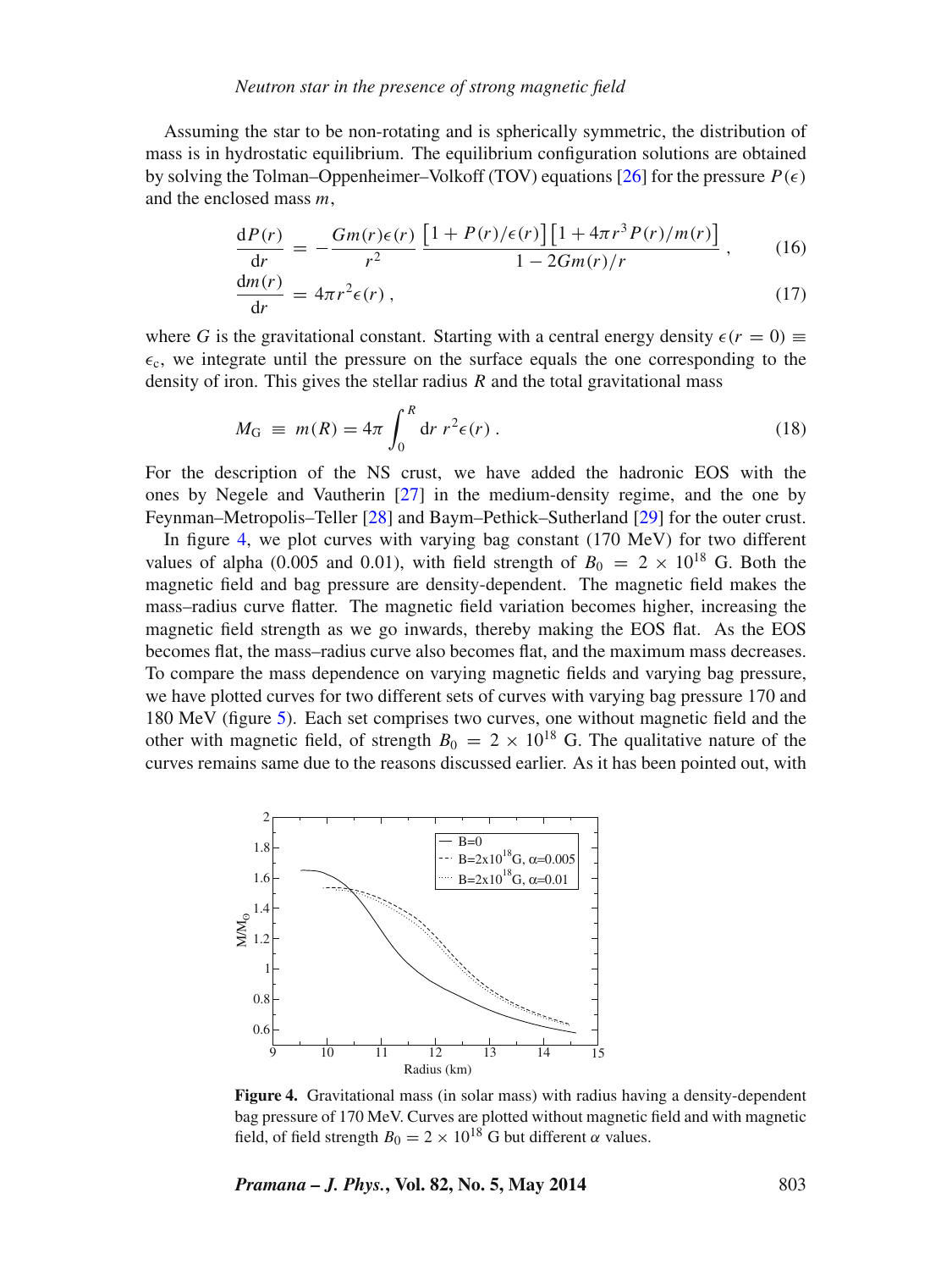<span id="page-7-0"></span>

**Figure 5.** Gravitational mass (in solar mass) vs. radius with two different bag pressures of 170 and 180 MeV. The curves are plotted without magnetic field and with magnetic field, of strength  $B_0 = 2 \times 10^{18}$  G having  $\alpha = 0.01$ .

varying bag constant and magnetic field we can have mixed phase EOS with 160 MeV bag pressure. In figure [6,](#page-7-1) we have plotted the mass–radius curve for  $B_g = 160$  MeV, with  $(B_0 = 2 \times 10^{18} \text{ G})$  and without magnetic field. The magnetic field is varying having  $\alpha$ of 0*.*01. The maximum mass for this case is obtained without the magnetic field effect and the introduction of the magnetic field makes the curve flatter and also reduces the maximum mass. The maximum mass of a mixed HS obtained with such mixed phase region is 1.84  $M_{\odot}$ 

The main objective of this paper is to show the effect of magnetic field on the mixed phase EOS and its effect on the maximum mass of a star. We are also interested in showing whether simple EOS (hyperonic nuclear and MIT bag quark) can reach the limit set by PSR J1614-2230. The other most interesting fact of this calculation is that the mixed HS has radius corresponding to the maximum mass, quite different from the nuclear and

<span id="page-7-1"></span>

**Figure 6.** Gravitational mass (in solar mass) vs. radius with a density-dependent bag pressure of 160 MeV. Two curves are plotted, one without magnetic field and the other with magnetic field, having strength  $B_0 = 2 \times 10^{18}$  G and  $\alpha = 0.01$ .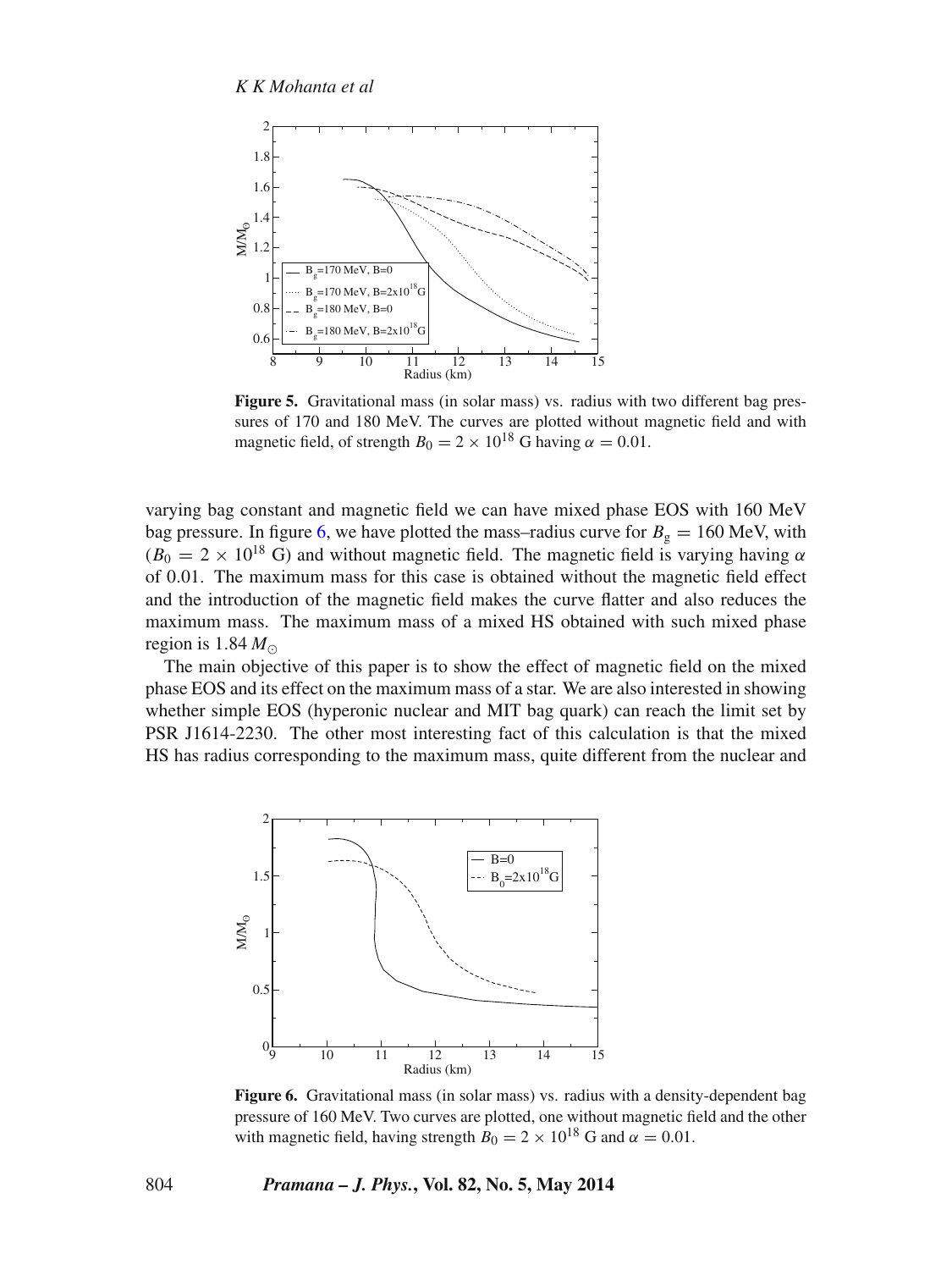strange star. They are not as compact as SS and their radii lie between the nuclear star and SS. It is also clear from our calculation that, if the magnetic field influences the EOS only through the Landau quantization, it has a negative effect on the matter pressure thereby making the EOS softer, and the star becomes less massive.

# <span id="page-8-0"></span>**6. Summary and discussion**

To summarize, we have studied the effect of magnetic field on the nuclear and quark matter EOS. We have taken into account Landau quantization effect on the charged particles of both the EOS. We have considered relativistic mean-field EOS model for the nuclear matter EOS. For the quark matter EOS, we have considered simple MIT bag model with density-dependent bag constant. The nuclear matter EOS is much stiffer than the quark matter EOS, and so the effect of magnetic field is much more pronounced in the quark matter. The magnetic field due to Landau quantization softens the EOS for both the matter phases because magnetic pressure contributes negatively to the matter pressure. Here, we should mention that the effect of magnetization of matter is important for strong magnetic fields. However, it is believed that in NS such magnetization is small [\[8\]](#page-9-7). Therefore, in our calculation we have neglected this effect.

We have also considered varying the magnetic field. Observationally, the inferred surface magnetic field of a NS may be as high as  $10^{15}$  G and is believed to increase at the centre. As the density decreases with increasing radial distance, we have taken the parametrization of the magnetic field as a function of density, having maximum field strength at the core. Considering density-dependent bag pressure and magnetic field, we construct mixed phase EOS following Glendenning construction.

We find that the effect of magnetic field is insignificant unless the surface field is of the order of  $10^{14}$  G. Such constant magnetic field value has no effect on the nuclear matter EOS and has very little effect on the mixed and quark matter EOS. For a varying magnetic field whose surface value is  $10^{14}$  G but whose central value is of the order of  $10^{17}$  G, we find significant effect on the stiffness of the EOS and also on the extend of the mixed phase region in the EOS. As the bag pressure increases, the EOS for the quark phase becomes soft, and hence, more is the effect of magnetic field. At the central region, the bag pressure decreases but the magnetic field increases, and so their respective effect on the EOS acts in opposite directions.

The magnetic field increases as we go to much higher densities, and so the boundary between the mixed phase and the quark phase changes with increasing field strength. As the magnetic field increases, the EOS becomes less stiffer and the phase boundary between the mixed and quark phases shifts upwards to the higher density value. Towards the low-density regime of the curve, the effect of magnetic field is less pronounced, as the magnetic field strength is less and also the nuclear matter EOS is much stiffer. Therefore, the phase boundary between the nuclear and mixed phases is less affected.

The maximum mass limit of the mixed phase EOS star is also shown in this paper. We obtain a significant mixed phase region with a central bag constant of 160 MeV having *s*-quark mass of 150 MeV. For higher s-quark mass (300 MeV) we get a small mixed phase region with a bag pressure of 150 MeV. For such a case, we find that the maximum mass for a mixed hybrid star with the given set of EOS is  $2.01 M_{\odot}$ . The maximum mass is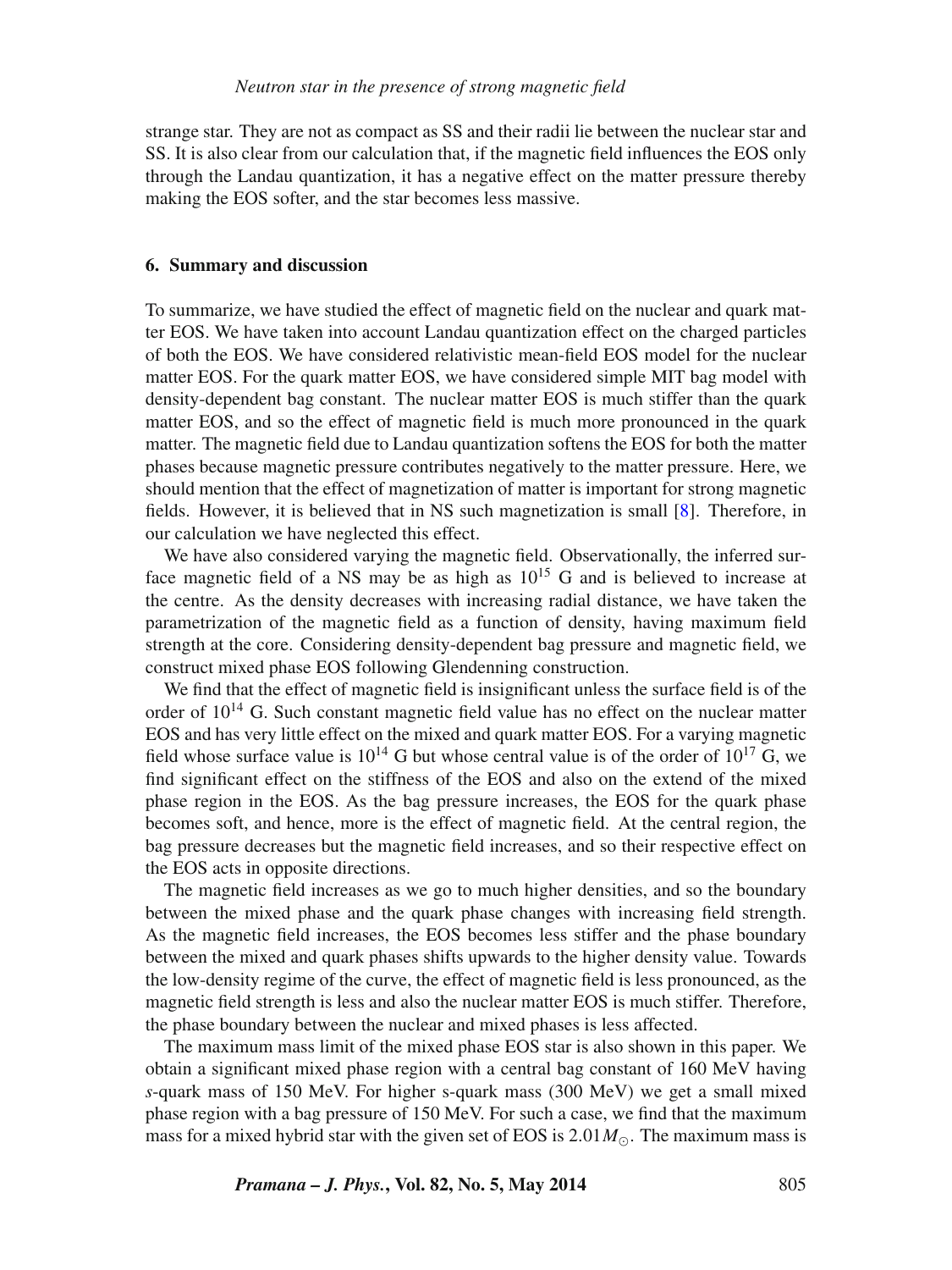# *K K Mohanta et al*

obtained without magnetic field effect and the introduction of the magnetic field reduces the maximum mass. Therefore, the mass limit set by the observation of pulsar PRS J1614- 2230 is maintained by the mixed star with varying bag constants. Our calculation also shows that the mixed HS has radius (for the maximum mass) quite different from the neutron or strange star, their radius lying between the neutron and strange star.

The mass–radius relationship for a mixed HS is quite different from the pure neutron or strange star, and so it is likely to have different observational characteristics. It is also clear that magnetars are different from normal pulsars, as they have lesser mass due to flatter EOS. It is to be mentioned here that we have only considered the effect from Landau quantization and found that they have significant effect on the mixed phase region once it is greater than  $10^{14}$  G.

As the interiors of the compact stars are hidden from direct observation, we have to rely only on the observations coming from their surface. Recent developments have been made on accurately measuring the mass of compact stars but an exact measurement of their radii is still not possible [\[1\]](#page-9-0). The knowledge of the radius of compact stars can give us the hint of matter components at the star interiors, as we have seen that different EOSs provide different mass–radius relationship.

# **Acknowledgement**

K K Mohanta thanks the Institute of Physics, Bhubaneswar, India for the hospitality and for the facilities provided during the compilation of this work.

## **References**

- <span id="page-9-0"></span>[1] P Demorest, T Pennucci, S Ransom, M Roberts and J Hessels, *Nature* **467**, 1081 (2010)
- <span id="page-9-1"></span>[2] P C C Freire, C Bassa, N Wex *et al*, *Mon. Not. R. Astron. Soc.* **412**, 2763 (2010)
- <span id="page-9-2"></span>[3] N K Glendenning, *Compact stars: Nuclear physics, particle physics, and general relativity* (Springer-Verlag, New York, 2000)
- <span id="page-9-3"></span>[4] F Weber, *Pulsars as astrophysical laboratories for nuclear and particle physics* (IOP Publishing, Bristol, 1999)
- <span id="page-9-4"></span>[5] D M Palmer, S Barthelmy, N Gehrels *et al*, *Nature* **434**, 1107 (2005)
- <span id="page-9-5"></span>[6] M Bocquet, S Bonazzola, E Gourgoulhon and J Novak, *Astron. Astrophys.* **301**, 757 (1995)
- <span id="page-9-6"></span>[7] C Y Cardall, M Prakash and J Lattimer, *Astrophys. J.* **554**, 322 (2001)
- <span id="page-9-7"></span>[8] A Broderick, M Prakash and J Lattimer, *Astrophys. J.* **537**, 351 (2000)
- <span id="page-9-12"></span>[9] S Chakrabarty, D Bandyopadhyay and S Pal, *Phys. Rev. Lett.* **78**, 2898 (1997)
- [10] W Chen, P Q Zhang and L G Liu, *Mod. Phys. Lett. A* **22**, 623 (2005)
- [11] F X Wei, G J Mao, C M Ko, L S Kissinger, H Stoecker and W Greiner, *J. Phys. G* **32**, 47 (2006)
- <span id="page-9-8"></span>[12] Y F Yuan and J L Zhang, *Astrophys. J* **25**, 950 (1999)
- <span id="page-9-9"></span>[13] S Chakrabarty, *Phys. Rev. D* **54**, 1306 (1996)
- [14] R G Felipe, A P Martinez, H P Rojas and M Orsaria, *Phys. Rev. C* **77**, 015807 (2008)
- <span id="page-9-10"></span>[15] T Ghosh and S Chakrabarty, *Int. J. Mod. Phys. D* **10**, 89 (2001); *Phys. Rev. D* **63**, 043006 (2001)
- <span id="page-9-11"></span>[16] J Boguta and R A Bodmer, *Nucl. Phys. A* **292**, 413 (1977)
- [17] N K Glendenning and S A Moszkowski, *Phys. Rev. Lett.* **67**, 2414 (1991)
- [18] S K Ghosh, S C Phatak and P K Sahu, *Z. Phys. A* **352**, 457 (1995)